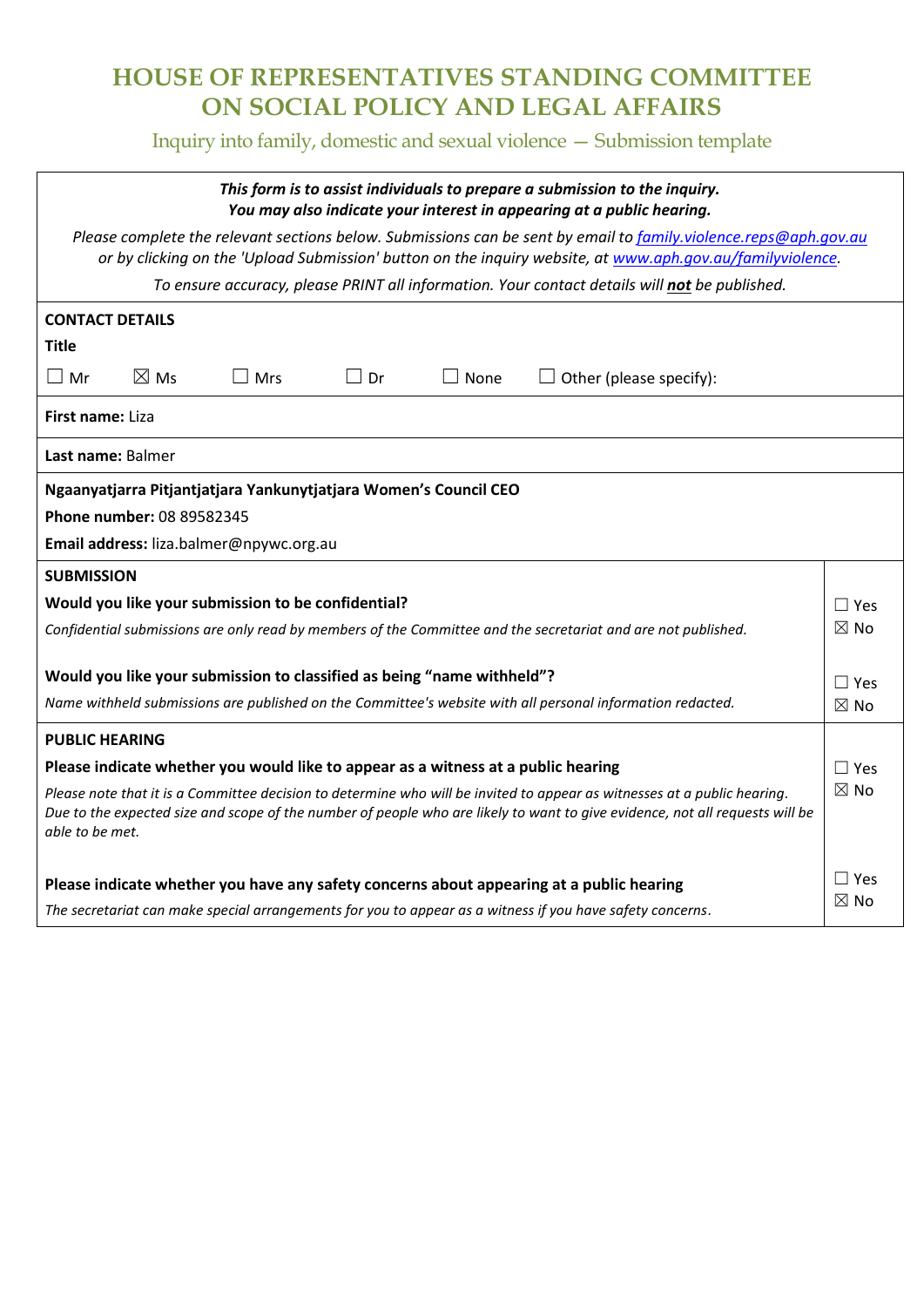| Please note, it is not necessary to address all terms of reference in your submission. |  |  |
|----------------------------------------------------------------------------------------|--|--|
| $\boxtimes$                                                                            |  |  |
| $\Box$                                                                                 |  |  |
| ⊔                                                                                      |  |  |
| ⊠                                                                                      |  |  |
| $\Box$                                                                                 |  |  |
| $\Box$                                                                                 |  |  |
| ⊠                                                                                      |  |  |
| $\boxtimes$                                                                            |  |  |
| ⊠                                                                                      |  |  |
| ⊠                                                                                      |  |  |
| ⊔                                                                                      |  |  |
| ⊔                                                                                      |  |  |
|                                                                                        |  |  |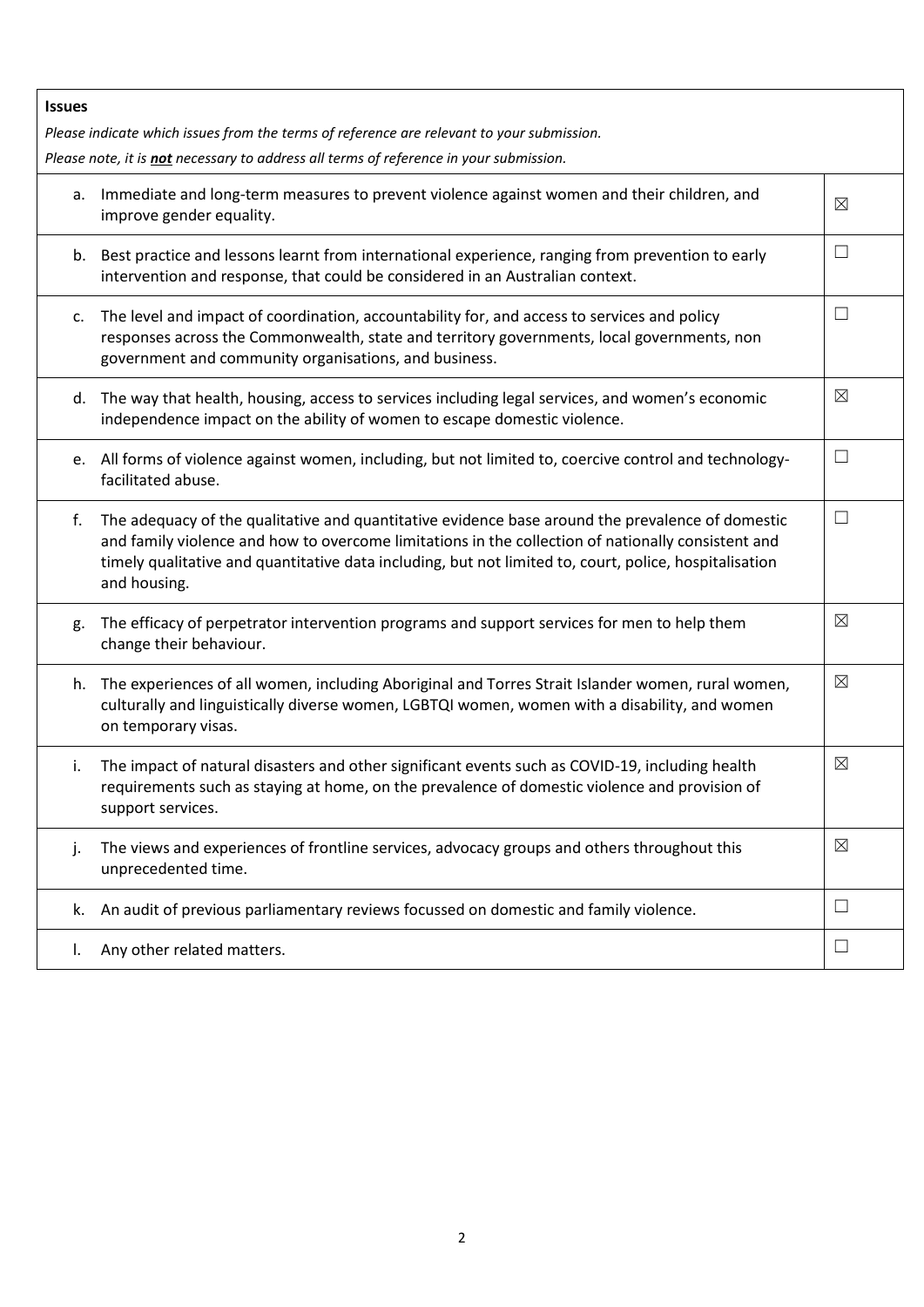## **Your submission**

*Please provide a brief summary of your experience and any relevant issues. Your submission should respond to one or more of the terms of reference.* 

*You may also wish to include any solutions, suggestions, or recommendations you have corresponding to the terms of reference. Please note that content from this page onwards may be published.*

21st July 2020

Re: Inquiry into family, domestic and sexual violence

To the Committee Secretary,

Please find attached a submission for the inquiry into family, domestic and sexual violence from Ngaanyatjarra Pitjantjatjara Yankunytjatjara Women's Council. A short summary of the organisation is provided to offer context to the submission.

#### **Summary of NPY Women's Council**

NPY Women's council is led by women's law, authority and culture to deliver health, social and cultural services for all Anangu.

In 1980 NPY Women's Council began as an advocacy body based on the need for Anangu women to have a voice and representation in conversations on land rights, policy and cultural affairs of the late 70's and early 80's. In 1993 NPYWC was funded to provide services, recognizing the strength of supporting women and children for the benefit of the whole community.

NPYWC is now a leader in the provision of human services in the NPY region. Proudly Anangu led, NPYWC is governed and directed by Aboriginal women across 26 desert communities in the cross-border regions of Western Australia, South Australia and the Northern Territory – an area covering 350,000 sq km.

Our place, our people and our culture are at the heart of what we do.

## **Domestic and Family Violence Service**

NPYWC has provided its Domestic and Family Violence Service (DFVS) for more than 20 years. A unique service within this vast tri-state region of Central Australia, the DFVS responds to the high incidence and serious nature of violence (including sexual violence) experienced by Anangu women and children on and from the NPY Lands.

The DFVS delivers casework, specialist therapeutic and community education programs. We work from a holistic and relational standpoint, according to Anangu values. We understand that violence does not occur in a vacuum and that there is no simple or leading explanation as to why violence occurs. Thus, our holistic perspective is based on ecological system theory recognising that all elements of a system are interrelated.

The submission template (attached) discussed NPY Women's Councils experience and responses to the Terms of Reference.

If you require further clarification please contact Liza Balmer on (08) 8958 2345.

Kind Regards

Liza Balmer

CEO

NPY Women's Council

## **a) Immediate and long-term measures to prevent violence against women and their children, and improve gender equality.**

Immediate and long term measures to prevent violence against women and their children and improve gender equality, must prioritise community-led initiatives for reducing and preventing violence. This is particularly relevant for efforts to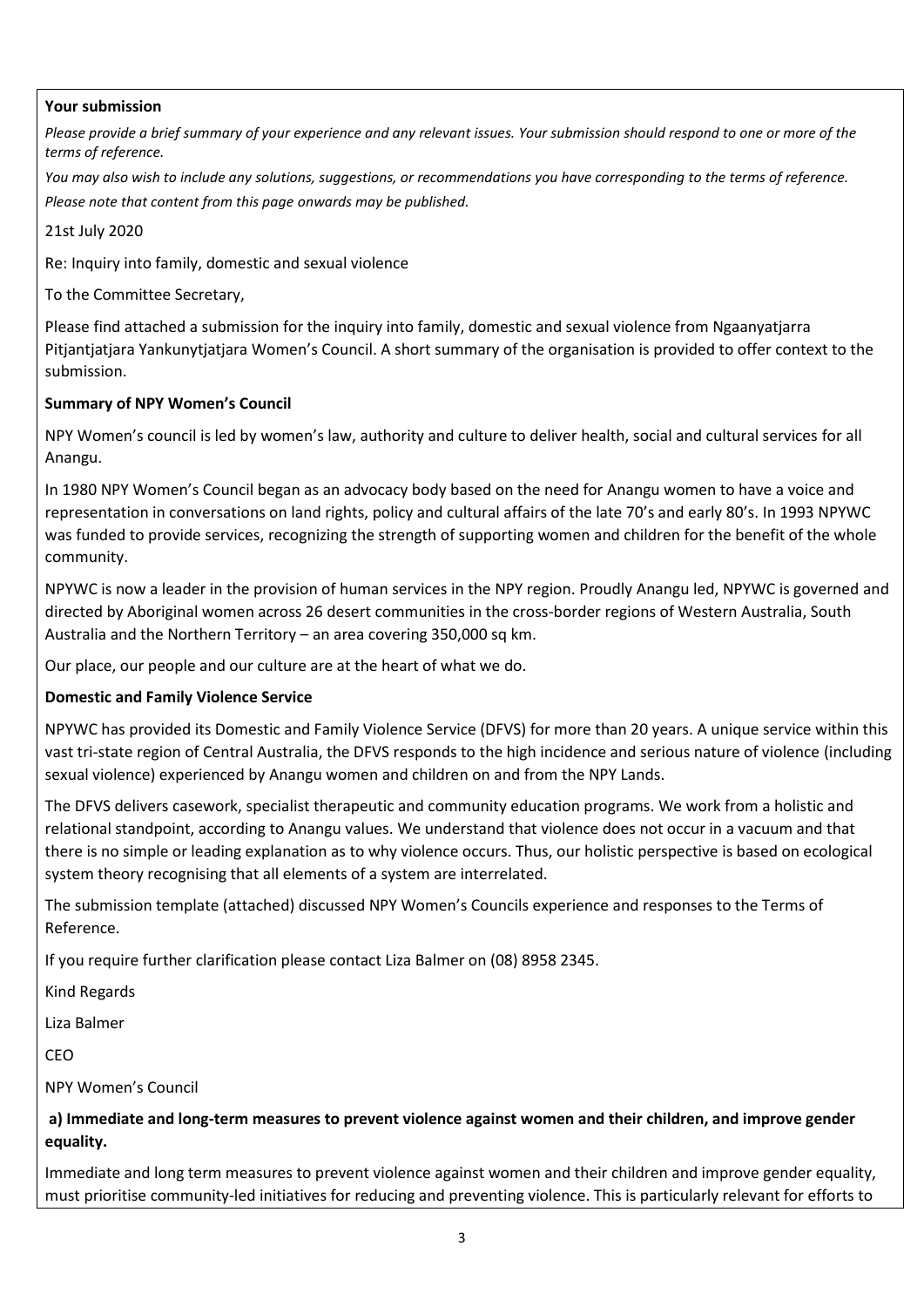reduce violence against Aboriginal women, children and communities. It is vital that Aboriginal Community Controlled Organisation's (ACCO's) be prioritized when distributing violence prevention funds and supporting initiatives.

The impact of colonisation and years of trauma need to be highlighted when considering Aboriginal remote communities. Violence prevention strategies and projects must also recognise the implications of inter-generational trauma, systemic racism and poverty on the disproportionate rate of domestic, family and sexual violence (DFSV) experienced by Aboriginal women, children and communities. In response to this, Aboriginal people and organisations must be central to all policy making and decision making that relates to the biopsychosocial context of Aboriginal people, family and communities.

## **d) The way that health, housing, access to services including legal services, and women's economic independence impact on the ability of women to escape domestic violence.**

Access to safe and secure accommodation is necessary to support women and children leaving DFSV at crisis, transitional and long term stages. A failure to secure safe accommodation often results in women and children being forced to return to unsafe situations, or being located with the user of violence.

For women and children who reside in remote Aboriginal communities long waitlists for housing can result in women being forced to reside with abusive partners, or ex-partners, with no opportunity to leave. Until policy makers experience first-hand the layout, environment and remoteness of these communities they will have no understanding of the complexity of 'safe' housing in this context.

Culturally safe health services that understand DFSV are also integral in supporting the ability of women and children to escape. All health professionals, specifically those working in Remote Area Clinics, must be trained in screening for DFSV, however; mainstream training is not suitable for this context. Training is required to be facilitated by Aboriginal organisations that have an inherent, and experienced, understanding of culturally safe and appropriate responses to DFSV. Remote clinics need to be better equipped to support women who have experienced sexual violence. In particular, training and resources are required to administer forensic testing.

Economic independence is integral in supporting women and children escaping DFSV. Current social support payments, such as the Newstart payment, are insufficient in providing the financial means necessary for women to escape DFVS. In remote areas across the NPY region, a bus to a larger regional town can cost more than an entire Newstart payment. In some of these areas (Ngaanyatjarra Lands) there is no access to public transport, and local mail planes are the only source of evacuation (if the women does not own a vehicle or have a licence). Additional benefits available through Centrelink, such as crisis payments, are inaccessible for women who speak languages other than English and for those in remote areas. Further, the inability of women to access these payments sequentially is disconnected with the reality of women who are experiencing or attempting to leave domestic violence situations, which is often a long-term process experienced over several months or years.

Access to Legal Services is also necessary to support women and children escaping DFSV. Support to access protective orders can be key in enabling women and children to safely leave violent circumstances. Access to culturally safe and confidential legal services for women residing in remote Aboriginal communities is currently limited. Innovative approaches such as tele-appointments may provide the accessibility and confidentiality necessary for women in such circumstances.

## **g) The efficacy of perpetrator intervention programs and support services for men to help them change their behaviour.**

Any programs intended for users of violence must be embedded in consultation and alignment with pre-existing women's support services to ensure the safety of victim-survivor's. When placed in the context of Aboriginal remote communities these programs cannot focus on 'behaviour change' in its entirety and execution. Ngaanyatjarra Pitjantjatjara Yankunytjatjara Women's Council currently runs a program for men that use violence. This involves senior representatives of communities coming together to discuss strategies to prevent violence through mentoring, modelling and support.

Majority of the women we support tell us that 'the men need support as well'. In the NPY region context it is vital to present men with alternative programs to the mainstream 'behaviour change' models. The important factors in considering programs aimed at users of violence are: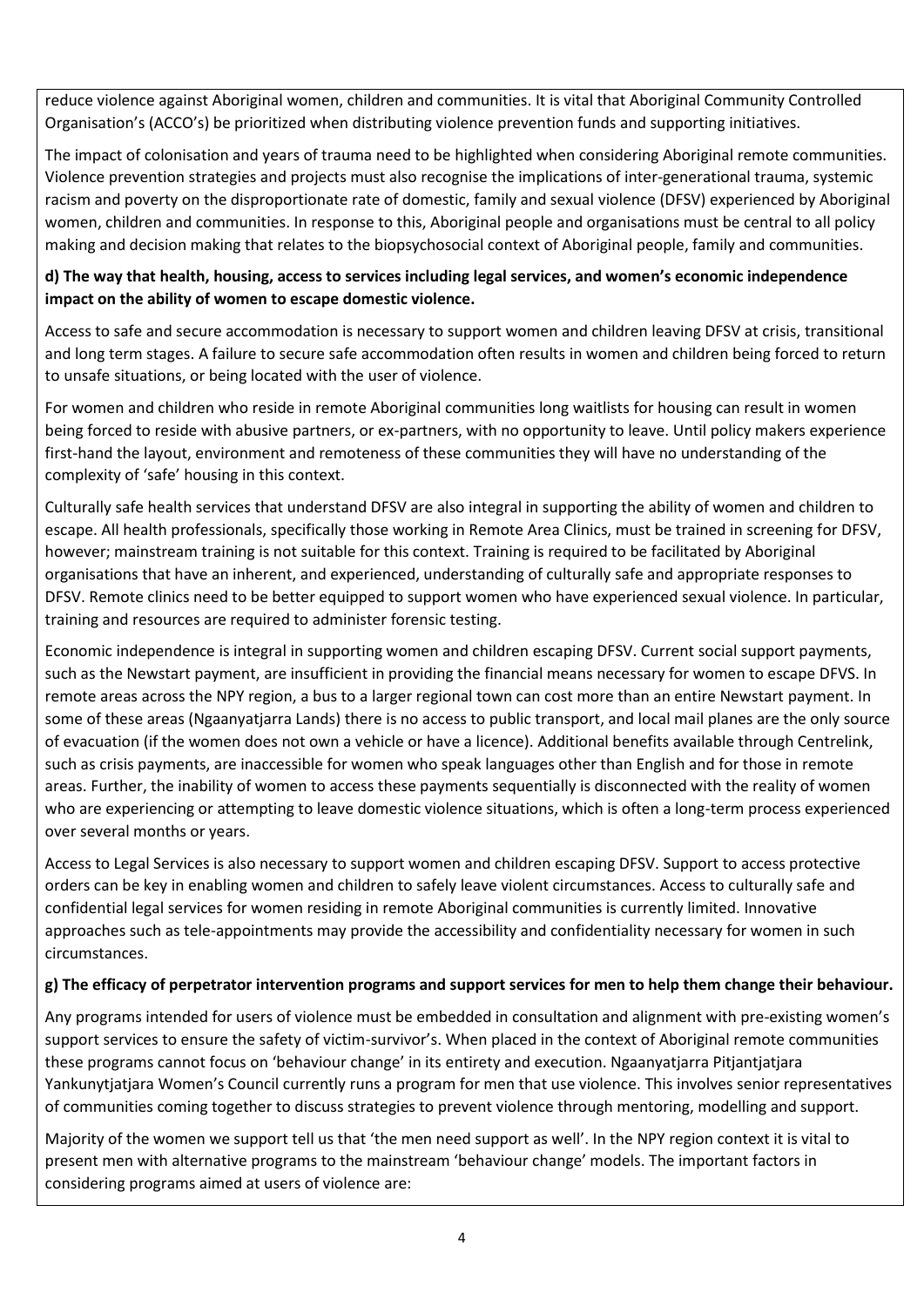- Innovation and creativity
- Trauma-informed care
- Modelling and mentors
- Community led
- Aboriginal direction and engagement of the overarching strategies

Such programs must recognise the influence of colonisation, poverty and institutional racism on the higher rates of violence within Aboriginal Communities. Therefore, funds and interventions must be redirected towards supporting community-led initiatives. NPY Women's Council has shown that when community members are properly informed and knowledgeable (empowered) about such things as trauma, they are then able to formulate a better understanding of how to respond to such complex and sensitive matters like DFVS.

## **h) The experiences of all women, including Aboriginal and Torres Strait Islander women, rural women, culturally and linguistically diverse women, LGBTQI women, women with a disability, and women on temporary visas.**

The experiences of Aboriginal women living in remote communities must be recognised for their uniqueness when it comes to DFSV. Mainstream risk assessment tools and policy approaches are insufficient in responding to the high rates of violence experienced by Aboriginal women and children. When assessing risk factors for women living in remote communities additional factors to consider may include isolation and barriers to seeking help, low education, historical service system interactions, family relations, community/location connections and threat posed by the ex/partners family.

Policies and strategies aimed at responding to the experiences of Aboriginal women must recognise the damaging implications of child protection and criminal justice frameworks. A reform of child protection constructs is required that utilises a culturally informed model, where support and encouragement is fundamental in all response and assistance frameworks. Where possible, a new model needs to be delivered by, or with, ACCO's. ACCO's are well equipped to provide culturally safe support to women and children experiencing violence and who understand the cultural, historical and social context in which such violence is experienced.

Efforts to support Aboriginal women who are experiencing violence cannot be done without first recognising the way in which child removal, poverty and high incarceration rates exacerbate intergeneration trauma and lateral violence.

## **i) The impact of natural disasters and other significant events such as COVID-19, including health requirements such as staying at home, on the prevalence of domestic violence and provision of support services.**

NPY Women's Council's DFV Service has experienced an increase in complexity of support since March 2020. COVID-19 and the resultant travel restrictions have ceased all outreach services and restricted caseworkers from visiting communities. As a result all support and assistance has been undertaken over the phone. This has led to a new way of delivering the service, which has resulted in highlighting issues within stakeholder responses to DFSV. These include:

- The inappropriate attitude of some police in responding to women and children experiencing DFSV
- The lack of understanding by police and some Child Protection workers about the implications on women and children and the courage it takes to ask for help
- The lack of any response to DFSV on communities due to policing border control demands
- The lack of police assistance in helping women and children relocate to safety

However, the most pressing issue and a great area of concern has been the complete isolation and lack of options for the women and children experiencing DFSV. Families are being isolated together in the home (and remote community) inhibiting any opportunity for the woman to report DFSV. The perpetrator is present at all times, preventing women from accessing support. On the occasions the service has had contact from women, it has been when they have accessed another service (Remote Clinics, childcare, etc.) with the intent to report an incident. Once reported, the complexity of care and support is extensive and comprehensive. Additionally, the service is beginning to see an increase in the amount of women calling through to discuss their experiences throughout the last four months.

## **j) The views and experiences of frontline services, advocacy groups and others throughout this unprecedented time.**